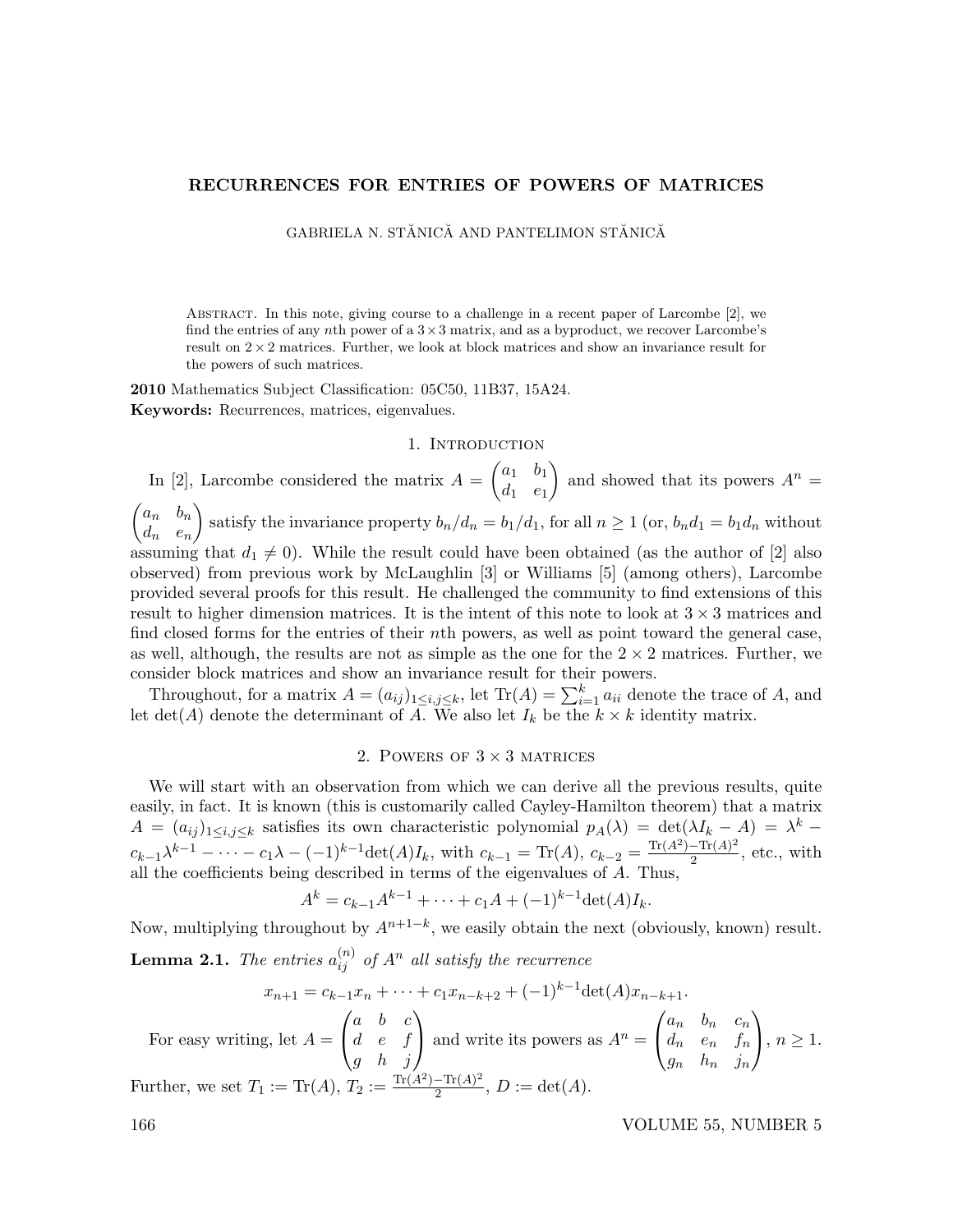**Theorem 2.2.** The entries  $a_n, b_n, \ldots,$  of  $A^n$  all satisfy the following recurrence

$$
x_{n+1} = T_1 x_n + T_2 x_{n-1} + D x_{n-2}, \quad n \ge 3. \tag{2.1}
$$

Further, let  $\beta = T_1/3$ ,  $\alpha = \frac{1}{3}$  $\frac{1}{3}\sqrt{T_1^2+3T_2}=\sqrt{\text{Tr}((A-\beta I_3)^2/6)}$ . The nth powers of A are

$$
A^{n} = \begin{cases} U(-\alpha + \beta)^{n} + (V + Wn) \left(\frac{\alpha}{2} + \beta\right)^{n} & \text{if the eigenvalues of } A \text{ are } -\alpha, \frac{\alpha}{2} + \beta, \frac{\alpha}{2} + \beta \\ U + (V + Wn) \left(-\frac{1}{2}\right)^{n} & \text{if the eigenvalues of } A \text{ are } \alpha + \beta, -\frac{\alpha}{2} + \beta, -\frac{\alpha}{2} + \beta \\ (U + Vn + Wn^{2})\sqrt[3]{D} & \text{if the eigenvalues of } A \text{ are all } \sqrt[3]{D} \\ U\lambda_{0}^{n} + V\lambda_{1}^{n} + W\lambda_{2}^{n} & \text{if the eigenvalues of } A \text{ are distinct,} \end{cases}
$$

for some matrices U, V, W determined by the initial conditions  $A<sup>n</sup>$ , for  $n = 0, 1, 2$ .

Proof. From Lemma 2.1 we obtain (2.1). Next, we need to solve the equation

$$
x^3 - T_1 x^2 + T_2 x - D = 0,\t\t(2.2)
$$

which will give the eigenvalues of the matrix  $A$ . We can certainly use Cardano-Tartaglia formulas for the roots, namely,

$$
x_1 = \sqrt[3]{r + \sqrt{r^2 - q^3}} + \sqrt[3]{r - \sqrt{r^2 - q^3}} + \frac{T_1}{3}
$$
  
\n
$$
x_2 = -\frac{\sqrt[3]{r + \sqrt{r^2 - q^3}} + \sqrt[3]{r - \sqrt{r^2 - q^3}}}{2} - \frac{T_1}{3} + \frac{i\sqrt{3}(\sqrt[3]{r + \sqrt{r^2 - q^3}} - \sqrt[3]{r - \sqrt{r^2 - q^3}})}{2}
$$
  
\n
$$
x_3 = -\frac{\sqrt[3]{r + \sqrt{r^2 - q^3}} + \sqrt[3]{r - \sqrt{r^2 - q^3}}}{2} - \frac{T_1}{3} - \frac{i\sqrt{3}(\sqrt[3]{r + \sqrt{r^2 - q^3}} - \sqrt[3]{r - \sqrt{r^2 - q^3}})}{2},
$$

where  $r = \frac{9T_1T_2+27D+2T_1^3}{54}$ ,  $q = \frac{3T_2+T_1^2}{9}$ . However, we will review here a seemingly not so well known method that displays a better form for these roots (albeit, if the coefficients are complex, there are a few subtle issues, which we will point out later). The method is scattered in several places (see, for instance [4], for a particular case), but we have not been able to find a suitable reference for it.

We attempt to find an affine transformation on the variable x, say  $x = \alpha y + \beta$  such that (2.2) transforms into an equation of the form

$$
y^3 - 3y - \gamma = 0,\t\t(2.3)
$$

and it turns out that we can take  $\gamma = \det(B)$ , where  $B := \frac{A - \beta I_3}{\alpha}$  $\frac{-\beta I_3}{\alpha}$ . The above equation is reminiscent of the trigonometric identity  $cos(3\theta) = 4 cos^3 \theta - 3 cos \theta$ . The advantage is that the eigenvalues of  $B$  will render (via the affine transformation) the eigenvalues of  $A$  (a result well known in Linear Algebra).

We first assume that  $T_1^2 + 3T_2 \neq 0$  (it will be quite apparent later on why we impose this condition). Replacing  $x = \alpha y + \beta$  in (2.2) and multiplying by  $\alpha^{-3}$ , we obtain

$$
x^{3} + \frac{3\beta - T_{1}}{\alpha}x^{2} + \frac{3\beta^{2} - 2\beta T_{1} - T_{2}}{\alpha^{2}}x + \frac{\beta^{3} - D - \beta^{2}T_{1} - \beta T_{2}}{\alpha^{3}} = 0.
$$

Imposing the mentioned conditions, we get the system

$$
3\beta - T_1 = 0
$$
  
 
$$
3\beta^2 - 2\beta T_1 - T_2 = -3\alpha^2,
$$

DECEMBER 2017 167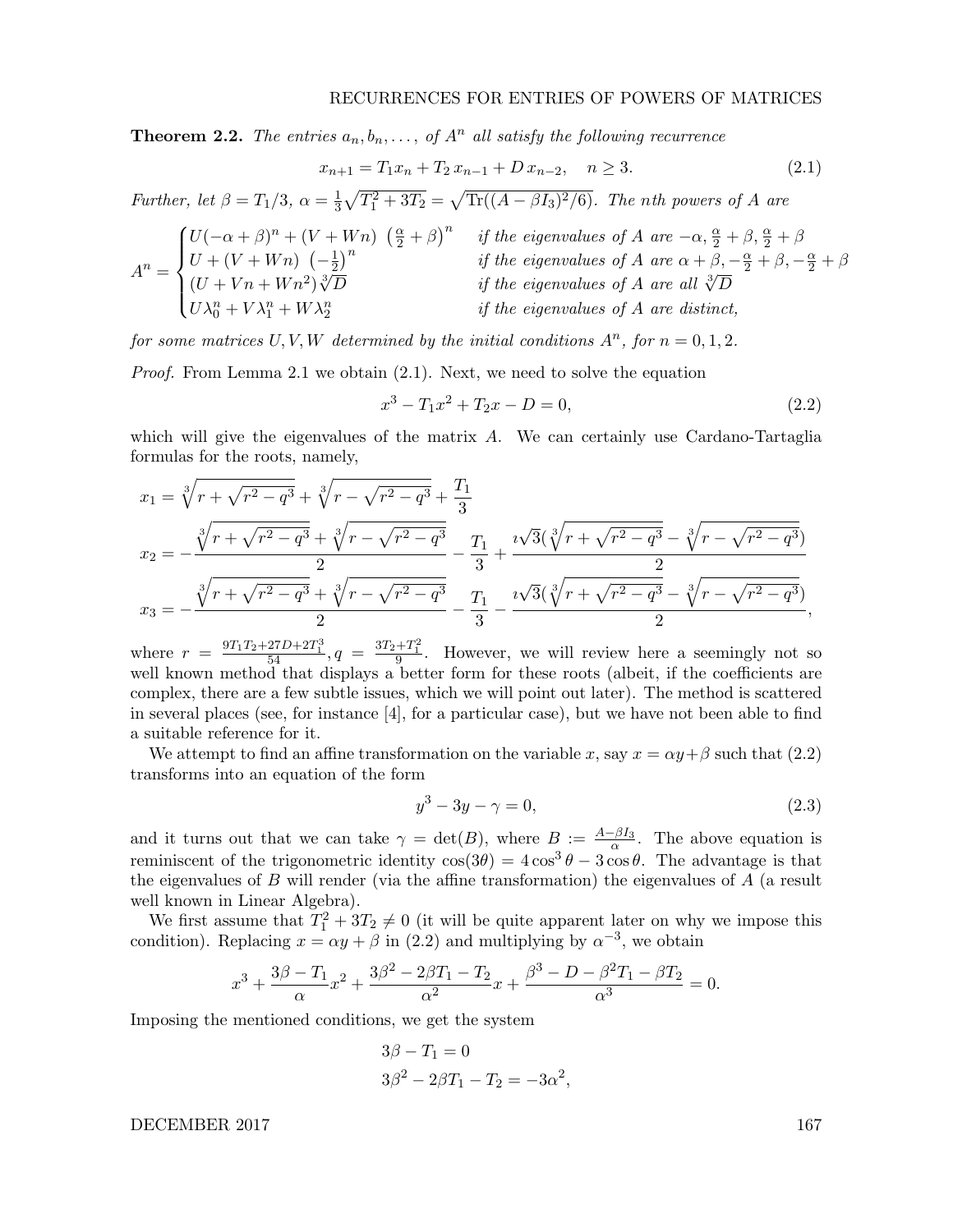#### THE FIBONACCI QUARTERLY

from which we get the solutions  $\beta = T_1/3$ ,  $\alpha = \frac{1}{3}$  $\frac{1}{3}\sqrt{T_1^2 + 3T_2} = \sqrt{\text{Tr}((A - \beta I_3)^2/6)}$  (we do not take both values of  $\alpha$ , rather one will suffice). Now, we can set  $y = 2\cos\theta$  in equation (2.3), which implies  $cos(3\theta) = det(B)/2$  and consequently we obtain the eigenvalues

$$
y_j = 2\cos\left(\frac{1}{3}\cos^{-1}(\det(B)/2) + \frac{2j\pi}{3}\right), 0 \le j \le 2,
$$

and so, for our original equation, we get the eigenvalues of A

$$
\lambda_j = 2 \alpha \cos \left( \frac{1}{3} \cos^{-1} \left( \det(B)/2 \right) + \frac{2j\pi}{3} \right) + \beta, 0 \le j \le 2. \tag{2.4}
$$

If the argument of the inverse cosine is complex, the inverse cosine is a multivalued function, If the argument of the inverse cosine is complex, the inverse cosine is a multivalued function, requiring a branch cut (recall that, by definition,  $\cos^{-1} z = \frac{\pi}{2} + i \ln(\sqrt{1 - z^2} + i z)$ ), so, for all values  $j$  we should use the same branch.

Certainly, it may happen that  $\alpha = 0$  so,  $T_1^2 + 3T_2 = 0$ , which is equivalent to

$$
a^2 + bd + ae + e^2 + f^2 + cg + aj + ej + j^2 = 0.
$$

Under these conditions, we use Cardano formulas and get the eigenvalues

$$
\lambda_0 = \frac{T_1}{3} - \frac{1}{3} \sqrt[3]{T_1^3 - 27D}
$$
  
\n
$$
\lambda_1 = \frac{T_1}{3} + \frac{1}{6} \left( 1 - i \sqrt{3} \right)
$$
  
\n
$$
\lambda_2 = \frac{T_1}{3} + \frac{1}{6} \left( 1 + i \sqrt{3} \right) \sqrt[3]{T_1^3 - 27D}.
$$
\n(2.5)

We consider several cases.

Case 1.  $\lambda_0 \neq \lambda_1 \neq \lambda_2 \neq \lambda_0$ . In this case, regardless of whether the eigenvalues are given by  $(2.4)$  or  $(2.5)$ , the powers of A are

$$
A^n = U\lambda_0^n + V\lambda_1^n + W\lambda_2^n,
$$

for some matrices U, V, W determined by the initial conditions, for  $n = 1, 2, 3$ . Case 2.  $\lambda_0 \neq \lambda_1 = \lambda_2$ . It is easy to see that  $\alpha = 0$  cannot occur in this case. If  $\alpha \neq 0$ , then we can only have  $\lambda_0 = \lambda_2$ , or  $\lambda_1 = \lambda_2$ . In the first case we get  $\det(B) = -2$  and consequently, the eigenvalues are  $\frac{\alpha}{2} + \beta$ ,  $-\alpha + \beta$ ,  $\frac{\alpha}{2} + \beta$ . Then

$$
A^{n} = U(-\alpha + \beta)^{n} + (V + Wn) \left(\frac{\alpha}{2} + \beta\right)^{n},
$$

for some matrices U, V, W. In the second case,  $det(B) = 2$  and the eigenvalues are  $1, -\frac{\alpha}{2} +$  $\beta, -\frac{\alpha}{2} + \beta$ , and consequently,

$$
A^{n} = U(\alpha + \beta)^{n} + (V + Wn) \left(-\frac{\alpha}{2} + \beta\right)^{n},
$$

for some matrices  $U, V, W$ .

Case 3.  $\lambda_0 = \lambda_1 = \lambda_2 =: \lambda$ .

In this case, if  $\alpha \neq 0$ , one can easily show by attempting to solve the corresponding system that there are no values of  $\det(B)$  for this to happen. If  $\alpha = 0$ , then we must have  $T_1 = 3\sqrt[3]{D}$ , that there are no values of  $\det(B)$  for this to happen. If  $\alpha = 0$ , then we must have and the eigenvalues will become  $\lambda_0 = \lambda_1 = \lambda_2 = \sqrt[3]{D}$ . Thus, we must have

$$
A^n = (U + Vn + Wn^2)\sqrt[3]{D},
$$

for some matrices  $U, V, W$ .

The theorem is shown.  $\square$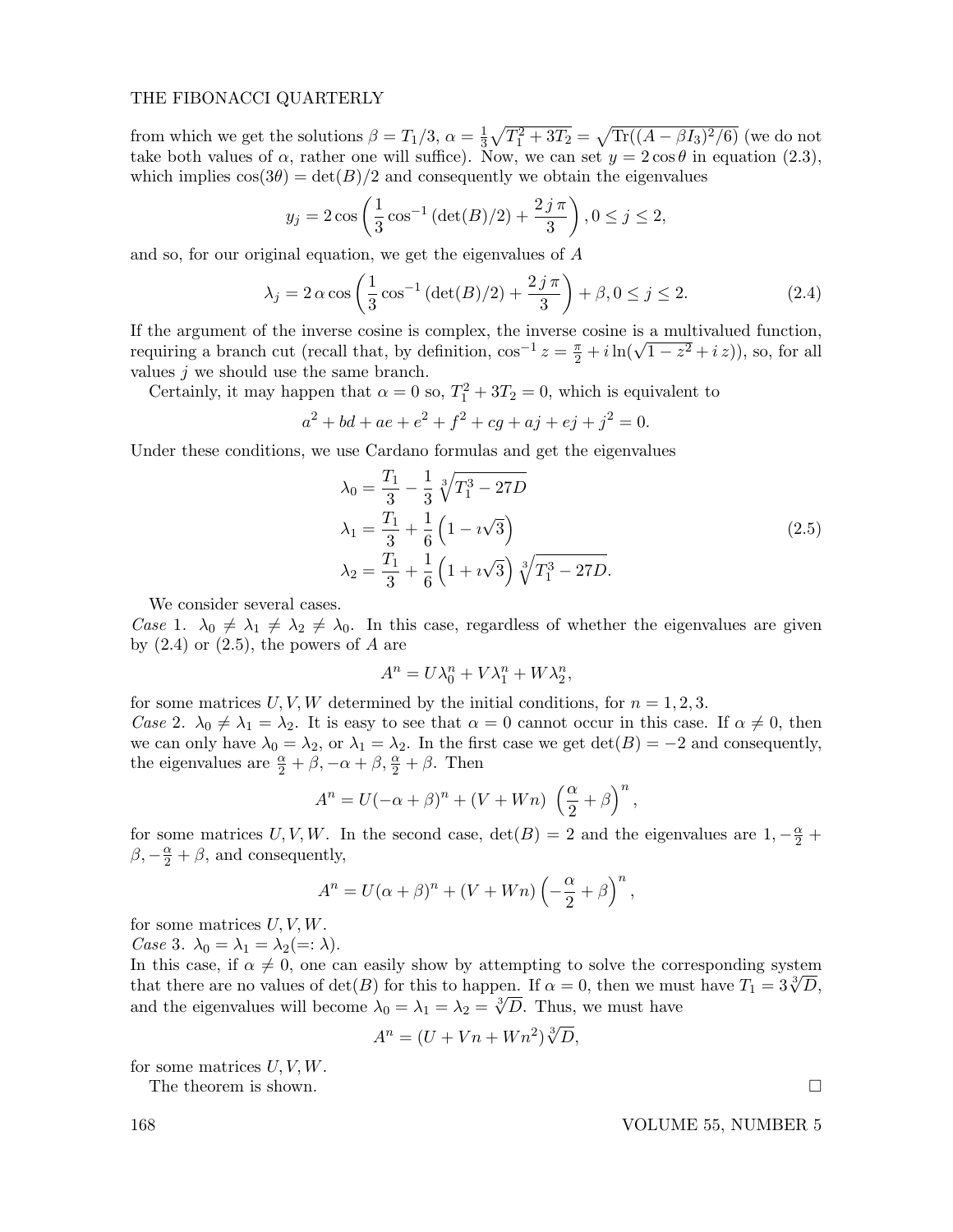Remark 2.3. To further explain the statement of Theorem 2.2, we assume that we are in the third case, say (that is, the eigenvalues of A are all equal to  $\sqrt[3]{D}$ ). We can find easily the matrices  $U, V, W$  by solving the matrix system

$$
U \sqrt[3]{D} = A^0 = I
$$
  
(U + V + W)  $\sqrt[3]{D} = A$   
(U + 2V + 4W<sup>2</sup>)  $\sqrt[3]{D} = A^2$ ,

from which we derive

$$
U = \frac{1}{\sqrt[3]{D}}I,
$$
  
\n
$$
V = -\frac{1}{2\sqrt[3]{D}} (A^2 - 4A + 3I),
$$
  
\n
$$
W = \frac{1}{2\sqrt[3]{D}} (A^2 - 2A + I).
$$

For the next result only, we let

$$
\alpha := abd - a^2e - bde + ae^2 - acg + efh + a^2j - e^2j + cgj - fhj - aj^2 + ej^2;
$$
  
\n
$$
\beta := -b^2d + abe + bcg + ceh - abj - bej - chj + bj^2;
$$
  
\n
$$
\gamma := -b^2d + abe + ach + bfh - abj - bej - chj + bj^2;
$$
  
\n
$$
\delta := bcd - ace + ce^2 - bef - c^2g + acj - cej + bfj;
$$
  
\n
$$
\epsilon := -ace + ce^2 + abf - bef - c^2g + cfh + acj - cej;
$$
  
\n
$$
\zeta := bd^2 - ade - cdg - efg + adj + dej + fgj - dj^2;
$$
  
\n
$$
\eta := -bd^2 + ade + afg + dfh - adj - dej - fgj + dj^2;
$$
  
\n
$$
\theta := acd - a^2f - bdf + aef + f^2h - cdj + afj - efj;
$$
  
\n
$$
\rho := acd - cde - a^2f + aef - cfg + f^2h + afj - efj;
$$
  
\n
$$
\sigma := bdg - aeg + e^2g - cg^2 - deh + agj - egj + dhj;
$$
  
\n
$$
\tau := -aeg + e^2g - cg^2 + adh - deh + fgh + agj - egj;
$$
  
\n
$$
v := abg - beg - a^2h + aeh - cgh + fh^2 + ahj - ehj;
$$
  
\n
$$
\omega := abg - a^2h - bdh + aeh + fh^2 - bgj + ahj - ehj.
$$

**Theorem 2.4.** The entries of the power matrix  $A<sup>n</sup>$  satisfy the recurrences

$$
\alpha b_n = -\beta a_n + \gamma e_n + (\beta - \gamma) j_n,
$$
  
\n
$$
\alpha c_n = -\delta a_n + (\epsilon - \delta) e_n - \epsilon j_n,
$$
  
\n
$$
\alpha d_n = \zeta a_n + \eta e_n - (\zeta + \eta) j_n,
$$
  
\n
$$
\alpha f_n = (\rho - \theta) a_n + \theta e_n - \rho j_n,
$$
  
\n
$$
\alpha g_n = \sigma a_n + (\tau - \sigma) e_n - \tau j_n,
$$
  
\n
$$
\alpha h_n = (\upsilon - \omega) a_n + \omega e_n - \upsilon j_n.
$$

*Proof.* We will use the simple observation that  $A^n \cdot A = A \cdot A^n$ . This will render the system

$$
\begin{pmatrix}\n-db_n - gc_n + bd_n + cg_n & -ba_n + (a - e)b_n - hc_n + beh_n + ch_n & -ca_n - fb_n + (a - j)c_n + bf_n + cj_n \\
da_n - (a - e)d_n - de_n - gf_n + fg_n & db_n - bd_n - hf_n + fh_n & dc_n - cd_n - fe_n + (e - j)f_n + fj_n \\
ga_n + hd_n - (a - j)g_n - dh_n - gj_n & gb_n + he_n - bg_n - (e - j)h_n - hj_n & gc_n + hf_n - cg_n - fh_n\n\end{pmatrix}
$$

DECEMBER 2017 169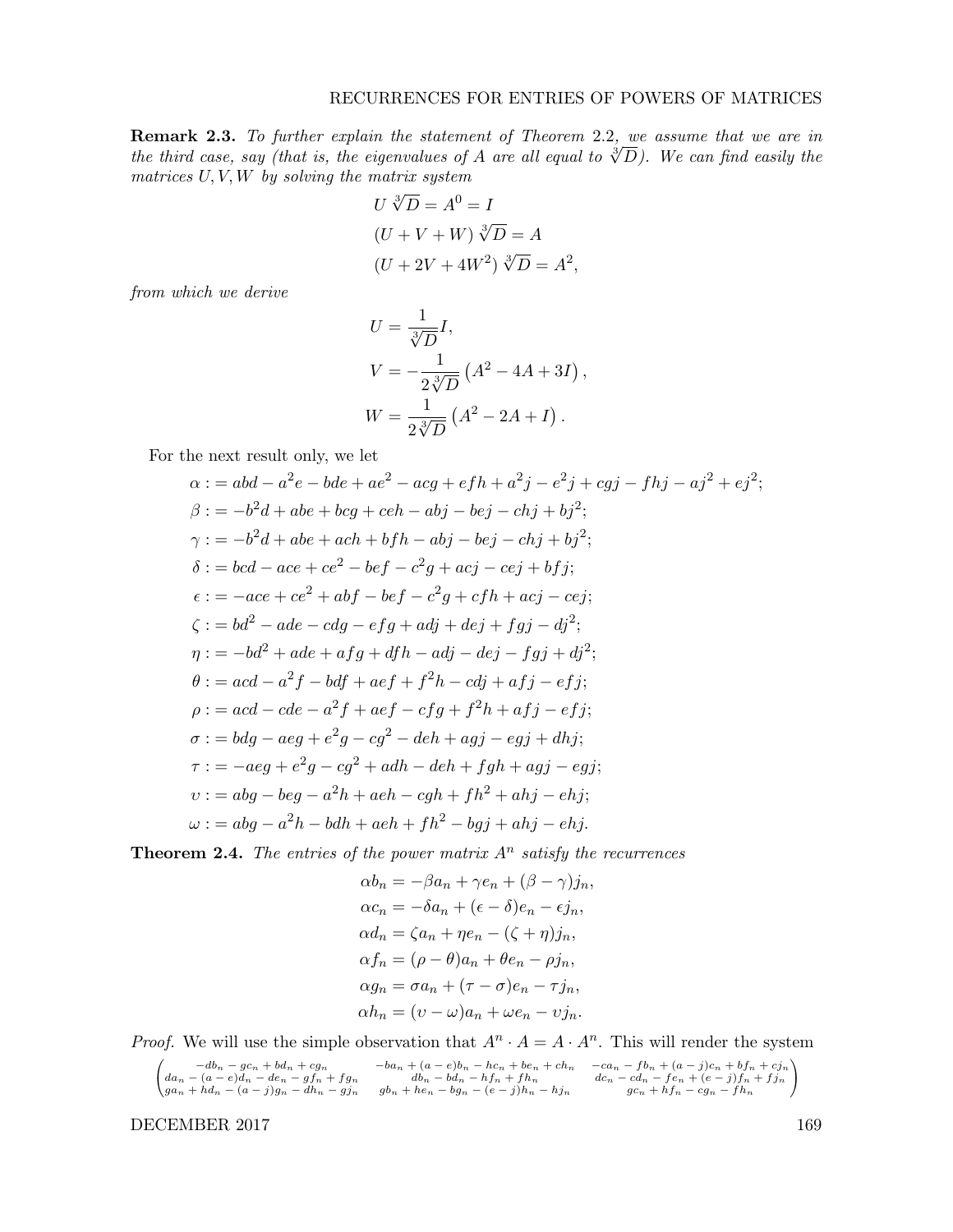THE FIBONACCI QUARTERLY

$$
=\begin{pmatrix} 0 & 0 & 0 \\ 0 & 0 & 0 \\ 0 & 0 & 0 \end{pmatrix},
$$

which, by solving it diligently, we get our claim (we can also express any entry of the *n*th power  $A^n$  in terms of  $a_n, b_n, c_n$ , obtaining other relationships among the entries of  $A^n$ , but we preferred, for symmetry purposes, to express the solutions of the previous system in terms of  $a_n, e_n, j_n$ ).

Certainly, these results will render Larcombe's result [2], since we can pad a  $2 \times 2$  matrix with zeroes in the last row and column, regarding it as a  $3 \times 3$  matrix.

**Corollary 2.5.** For a 2 × 2 matrix 
$$
A = \begin{pmatrix} a & b \\ d & e \end{pmatrix}
$$
 with powers  $A^n = \begin{pmatrix} a_n & b_n \\ d_n & e_n \end{pmatrix}$ , we have  $b_n/d_n = b/d$ .

*Proof.* From Theorem 2.4, by taking  $c = f = g = h = j = 0$  and simplifying the quotient  $b_n/d_n$ , we obtain the invariance result.

When A is real and symmetric, the previous theorem will take a simpler form. Let

$$
\alpha := -ab^2 + ac^2 + a^2e + b^2e - ae^2 - ef^2 - a^2j - c^2j + e^2j + f^2j + aj^2 - ej^2;
$$
  
\n
$$
\beta := b^3 - abe - acf - bf^2 + abj + bej + cfj - bj^2;
$$
  
\n
$$
\gamma := -b^3 + bc^2 + abe + cef - abj - bej - cfj + bj^2;
$$
  
\n
$$
\delta := -b^2c + c^3 + ace - ce^2 + bef - acj + cej - bfj;
$$
  
\n
$$
\rho := -c^3 - ace + ce^2 + abf - bef + cf^2 + acj - cej;
$$
  
\n
$$
\sigma := -abc + a^2f + b^2f - aef - f^3 + bcj - afj + efj;
$$
  
\n
$$
\tau := abc - bce - a^2f - c^2f + aef + f^3 + afj - efj.
$$

Further, let  $m = \frac{1}{3}\text{Tr}(A)$  and  $q = \frac{1}{2}$  $\frac{1}{2} \det(A - mI), \; 6p = (a - m)^2 + (e - m)^2 + (j - m)^2 +$  $b^2+c^2+d^2+f^2+g^2+h^2$  is the sum of the squares of the elements of  $A-mI$ , and  $\phi=$ 1  $\frac{1}{3}$  tan<sup>-1</sup>  $+\frac{a^{2} + b^{2}}{\sqrt{p^{3} - q^{2}}}$  $\frac{q}{q}$ ,  $0 \leq \phi \leq \pi$ .

**Theorem 2.6.** The entries of powers of the (real and) symmetric matrix  $A^n$  satisfy the recurrences

$$
\alpha b_n = \gamma a_n + \beta e_n - (\beta + \gamma) j_n,
$$
  
\n
$$
\alpha c_n = \delta a_n - (\delta + \rho) e_n + \rho j_n,
$$
  
\n
$$
\alpha f_n = -(\sigma + \tau) a_n + \sigma e_n + \tau j_n.
$$

More precisely,

$$
A^n = \begin{cases} m^n I_3 & \text{if } p = q = 0, \text{ that is, } A \text{ is diagonal} \\ (U + Vn)(m - \sqrt{p})^n + W(m + 2\sqrt{p})^n & \text{if } \phi = 0, 2\pi/3 \\ (U + Vn)(m + \sqrt{p})^n + W(m - 2\sqrt{p})^n & \text{if } \phi = \pi/3, \pi \\ U\lambda_0^n + V\lambda_1^n + W\lambda_2^n & \text{if } \phi \neq 0, \pi/3, 2\pi/3, \pi, \end{cases}
$$

for some matrices U, V, W obtained using the initial conditions  $A<sup>n</sup>$ , for  $n = 0, 1, 2$  (see (2.6) below for the definition of  $\phi$ ).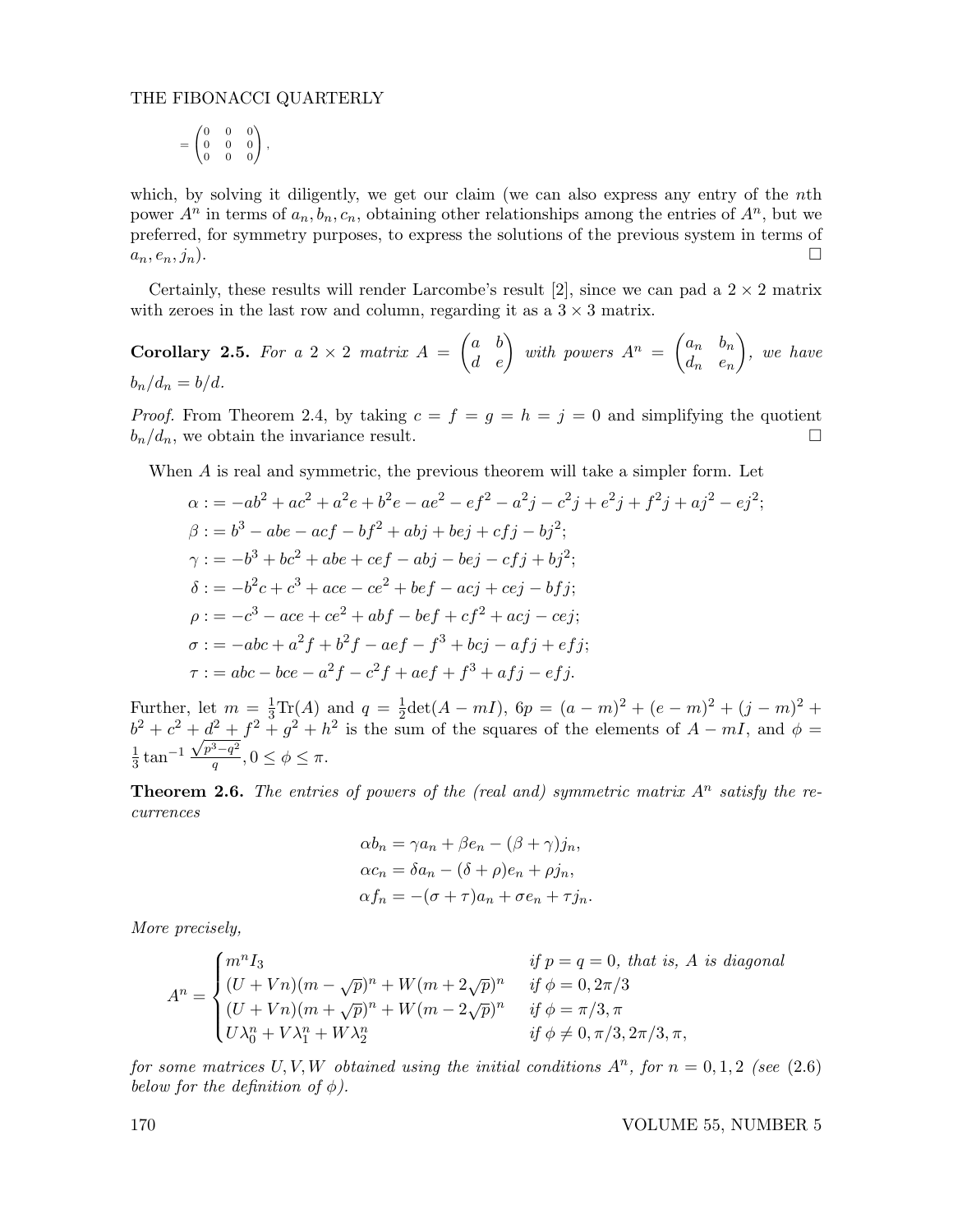Proof. To show the first claim, we proceed as we did in the proof of Theorem 2.4 (or take the particular case  $b = d, c = g, f = h$  in Theorem 2.4, although in this instance our definitions for  $\alpha, \beta, \ldots$  will change).

To show the second claim, we use Smith's simplification (see [4]) of the eigenvalues of the  $3 \times 3$  real symmetric matrix, namely

$$
\lambda_0 = m + 2\sqrt{p} \cos \phi
$$
  
\n
$$
\lambda_1 = m - \sqrt{p} (\cos \phi + \sqrt{3} \sin \phi)
$$
  
\n
$$
\lambda_2 = m - \sqrt{p} (\cos \phi - \sqrt{3} \sin \phi),
$$
\n(2.6)

where  $m = \frac{1}{3}\text{Tr}(A)$  and  $q = \frac{1}{2}$  $\frac{1}{2}\det(A-mI), 6p = (a-m)^2 + (e-m)^2 + (j-m)^2 + b^2 + c^2 + d^2 + f^2 +$  $g^2 + h^2$  is the sum of the squares of the elements of  $A - mI$ , and  $\phi = \frac{1}{3}$  $rac{1}{3}$  tan<sup>-1</sup>  $\frac{\sqrt{p^3-q^2}}{q}$  $\frac{\sigma -q^2}{q}, 0 \leq \phi \leq \pi.$ 

Certainly, since A is symmetric, hence Hermitian, all eigenvalues must be real, so  $p^3 \geq q^2$ . Thus, if  $p = 0$ , then q must be zero. We distinguish two cases. If  $p = q = 0$ , then A is diagonal (in the definition of  $\phi$ , the argument of the inverse tangent is indeterminate, but the eigenvalues are all m, regardless of the value of  $\phi$ ).

We now assume that  $p \neq 0$  (that is, A is not diagonal). Next, assume that we have an eigenvalue of multiplicity 2. If  $\lambda_0 = \lambda_1$ , then  $\phi = 2\pi/3$ , and the eigenvalues of A are  $m - \sqrt{p}$ , eigenvalue of multiplicity 2. If  $\lambda_0 = \lambda_1$ , then  $\varphi = 2\lambda/3$ , and the eigenvalues of A are  $m - \sqrt{p}$ ,  $m + 2\sqrt{p}$ . If  $\lambda_0 = \lambda_2$ , then  $\phi = \pi/3$ , and the eigenvalues are  $m + \sqrt{p}$ ,  $m - 2\sqrt{p}$ ,  $m + \sqrt{p}$ . If  $\lambda_1 = \lambda_2$ , then  $\phi = 0, \pi$ , and the eigenvalues are  $m + 2\sqrt{p}$ ,  $m - \sqrt{p}$ ,  $m - \sqrt{p}$ , respectively,  $m-2\sqrt{p}$ ,  $m+\sqrt{p}$ ,  $m+\sqrt{p}$ . (Observe that in some of these cases we have  $p^3 = q^2$ .) The theorem follows.  $\Box$ 

Remark 2.7. To further explain the statement of the previous theorem, let us assume that we are in the second case and so,  $\phi = 0$ , or  $2\pi/3$ . We can find easily the matrices U, V, W by solving the matrix system

$$
U + W = A^{0} = I
$$
  
(U + V)(m -  $\sqrt{p}$ ) + W(m + 2 $\sqrt{p}$ ) = A  
(U + 2V)(m -  $\sqrt{p}$ )<sup>2</sup> + W(m + 2 $\sqrt{p}$ )<sup>2</sup> = A<sup>2</sup>,

from which we derive

$$
U = -\frac{1}{9p} \left( A^2 - 2(m - \sqrt{p})A + (m^2 - 2m\sqrt{p} - 8p)I \right),
$$
  
\n
$$
V = -\frac{1}{3m\sqrt{p} - 3p} \left( A^2 - (2m + \sqrt{p})A + (m^2 + m\sqrt{p} - 2p)I \right),
$$
  
\n
$$
W = \frac{1}{9p} \left( A^2 - 2(m - \sqrt{p})A + (m - \sqrt{p})^2 I \right).
$$

#### 3. Block matrices

In this section, we will display yet another generalization approach to Larcombe's observation. We consider an  $(n + t) \times (k + m)$  matrix  $M = \begin{pmatrix} A & B \\ C & D \end{pmatrix}$ , where the components are  $A \in \mathbb{R}^{n \times m}$ ,  $B \in \mathbb{R}^{n \times k}$ ,  $C \in \mathbb{R}^{t \times m}$ ,  $D \in \mathbb{R}^{t \times k}$ . Such a matrix M is called a block matrix. It should be well known, but regardless, it is also rather straightforward to show that if

## DECEMBER 2017 171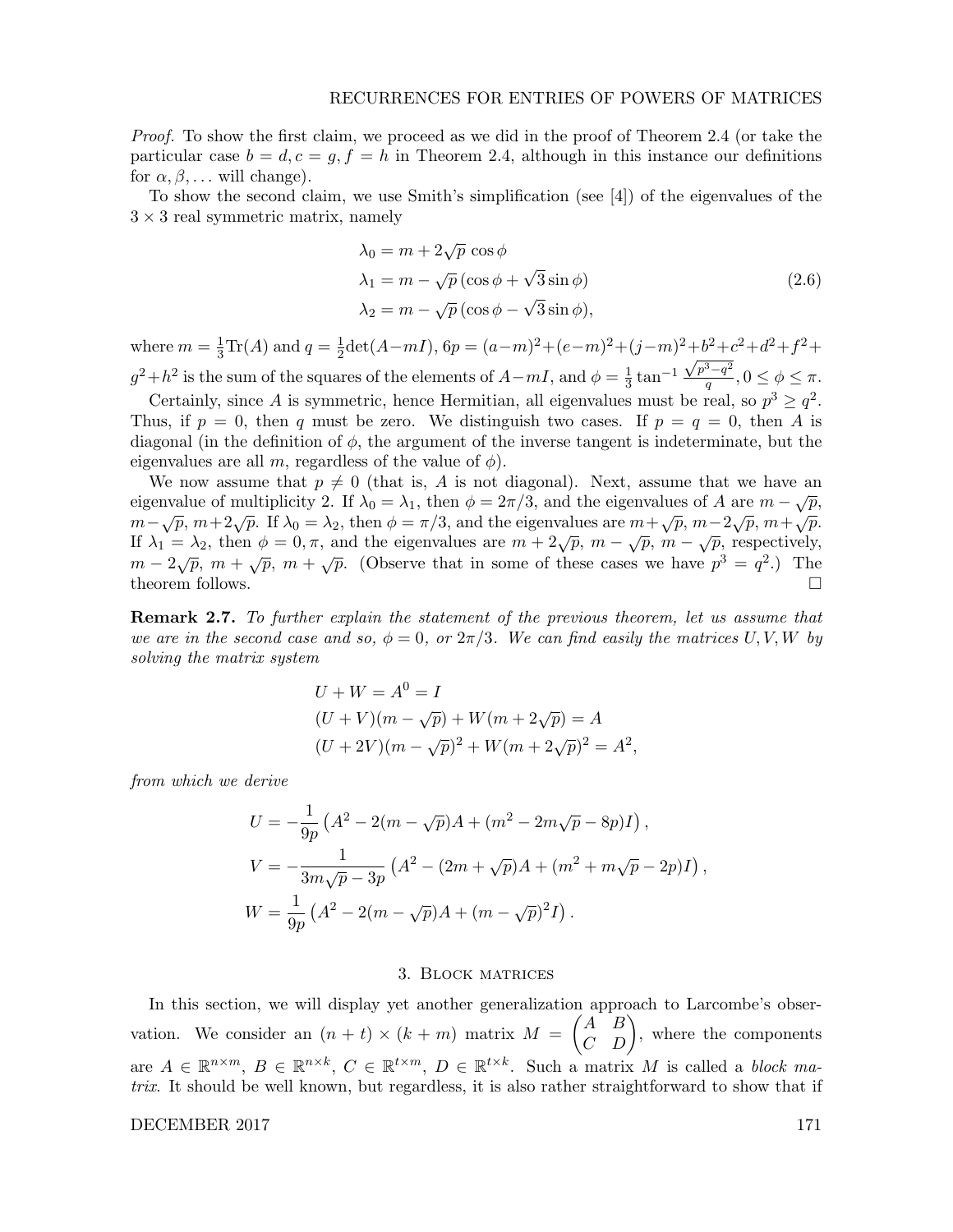THE FIBONACCI QUARTERLY

$$
N = \begin{pmatrix} A' & B' \\ C' & D' \end{pmatrix}, \text{ with } A' \in \mathbb{R}^{m \times \ell}, B' \in \mathbb{R}^{m \times s}, C' \in \mathbb{R}^{k \times \ell}, D' \in \mathbb{R}^{k \times s}, \text{ then}
$$

$$
\begin{pmatrix} A & B \\ C & D \end{pmatrix} \begin{pmatrix} A' & B' \\ C' & D' \end{pmatrix} = \begin{pmatrix} AA' + BC' & AB' + BD' \\ CA' + DC' & CB' + DD' \end{pmatrix}.
$$

Let O be the identically zero matrix. While we can show the result in more generality, for simplicity we preferred to let  $m = k = t = n$ . By taking  $m = k = t = n = 1$ , we recover Larcombe's observation.

**Theorem 3.1.** Let  $A, B, C, D$  be  $n \times n$  matrices, let the  $M^n$  be the nth power of the matrix M, with block entries  $M^n = \begin{pmatrix} A_n & B_n \\ C & D_n \end{pmatrix}$  $C_n$   $D_n$  $\bigg)$ . The following hold:

- (1) If  $A, B, C, D$  commute with each other, then we have the invariance  $B_nC = C_nB$ .
- (2) If  $A = O$  or  $D = O$ , then we have the invariance  $B_n C = C_n B$ .

(3) If 
$$
C = O
$$
, then  $M^n = \begin{pmatrix} A^n & B \sum_{i=0}^{n-1} A^i D^{n-1-i} \\ 0 & D^n \end{pmatrix}$ .  
\n(4) If  $B = O$ , then  $M^n = \begin{pmatrix} A^n & O \\ C \sum_{i=0}^{n-1} A^i D^{n-1-i} & D^n \end{pmatrix}$ .

*Proof.* We use the simple observation (as Larcombe [2] did for  $2 \times 2$  matrices) that  $M \cdot M^n =$  $M^n \cdot M$ . Thus,

$$
\begin{pmatrix} AA_n + BC_n & AB_n + BD_n \ C A_n + DC_n & CB_n + DD_n \end{pmatrix} = \begin{pmatrix} A_nA + B_nC & A_nB + B_nD \ C_nA + D_nC & C_nB + D_nD \end{pmatrix},
$$

from which we get the system

$$
AA_n + BC_n = A_nA + B_nC,
$$
  
\n
$$
AB_n + BD_n = A_nB + B_nD,
$$
  
\n
$$
CA_n + DC_n = C_nA + D_nC,
$$
  
\n
$$
CB_n + DD_n = C_nB + D_nD.
$$

If the matrices  $A, B, C, D$  commute with each other, then using  $AA_n = A_nA$  in the first identity we get the first claim. If  $A = O$ , then we use the first equation, and if  $D = O$ , then we use the last equation, thus obtaining the required identity of matrices,  $B_nC = C_nB$  (hence of determinants, as well). The last two claims follow in the same manner and the proof is done. □

**Remark 3.2.** We get for free from the above argument the following recurrences for the blocks of the powers  $M^n$ ,  $n \geq 1$ ,

$$
A_{n+1} = AA_n + BC_n,
$$
  
\n
$$
B_{n+1} = AB_n + BD_n,
$$
  
\n
$$
C_{n+1} = CA_n + DC_n,
$$
  
\n
$$
D_{n+1} = CB_n + DD_n.
$$

### 4. Further comments

For  $4 \times 4$  matrices we will only make some comments that shows that that case can be handled, as well. The Cayley-Hamilton theorem renders that a  $4 \times 4$  matrix A will satisfy the equation

$$
A^4 - T_1A^3 - T_2A^2 - T_3A + DI_4 = 0,
$$